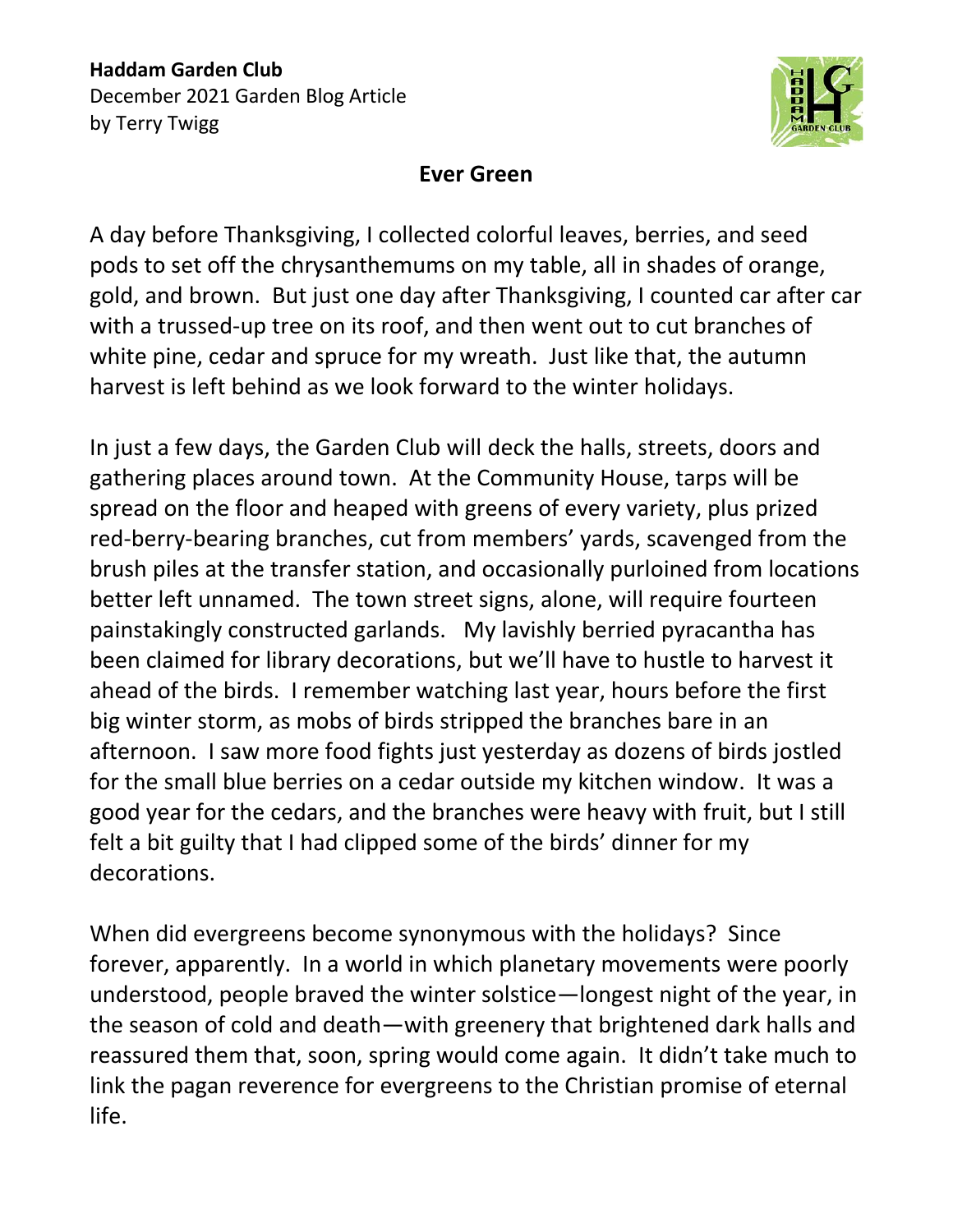Early Romans, Celtic Druids, and Scandinavian mythmakers all associated mistletoe, which can bloom in the coldest weather, with love and fertility. The Romans even thought it was an antidote to poison, which is odd, since mistletoe itself is quite toxic. Perhaps not the most appropriate choice for a kissing ball.

While decorating with greens was common across Europe, the Christmas tree is believed to have originated in Germany. According to tradition, it was Martin Luther, inspired by the beauty of stars seen through tree branches, who first put candles on a tree. One would think that what was good enough for the great Protestant reformer would have been good enough for our Puritan ancestors, but they viewed holiday decorations as a frivolous and heathen practice, and forbade anything other than a solemn religious observance of December 25. We owe the eventual acceptance of the custom to two factors: First, waves of German immigrants in the nineteenth century brought their traditions with them; their neighbors noticed and joined in. At the same time, Queen Victoria's German husband, Prince Albert, brought Christmas trees to the royal household, and fashionable people followed suit, in England and America.

By the turn of the century, trees were everywhere, in family homes and public spaces. Once electric lights became available, communities began lighting up trees in public spaces to mark the holidays. In 1948 the tallest tree ever to grace Rockefeller Center, a hundred-foot-tall Norway spruce, made its way to New York City from right next door, in Killingworth.

Today, Christmas trees are big business. There are an estimated 15,000 tree farms in the U.S., covering 350,000 acres and employing 100,000 people. From seedling to ceiling-scratcher size averages seven years. Even if you think it's wasteful to cut down a tree for the sake of a few weeks' enjoyment, please don't substitute an artificial tree: environmental groups say the ecological damage from a manufactured plastic tree far exceeds the impact of cutting a farmed tree—although, if at all possible, buy from a local grower to minimize shipping. Your tree can have a second life outdoors, decorated with seed and suet for wildlife, or cut off the branches to use as protection for garden beds. Even better, of course, is to buy a live tree.